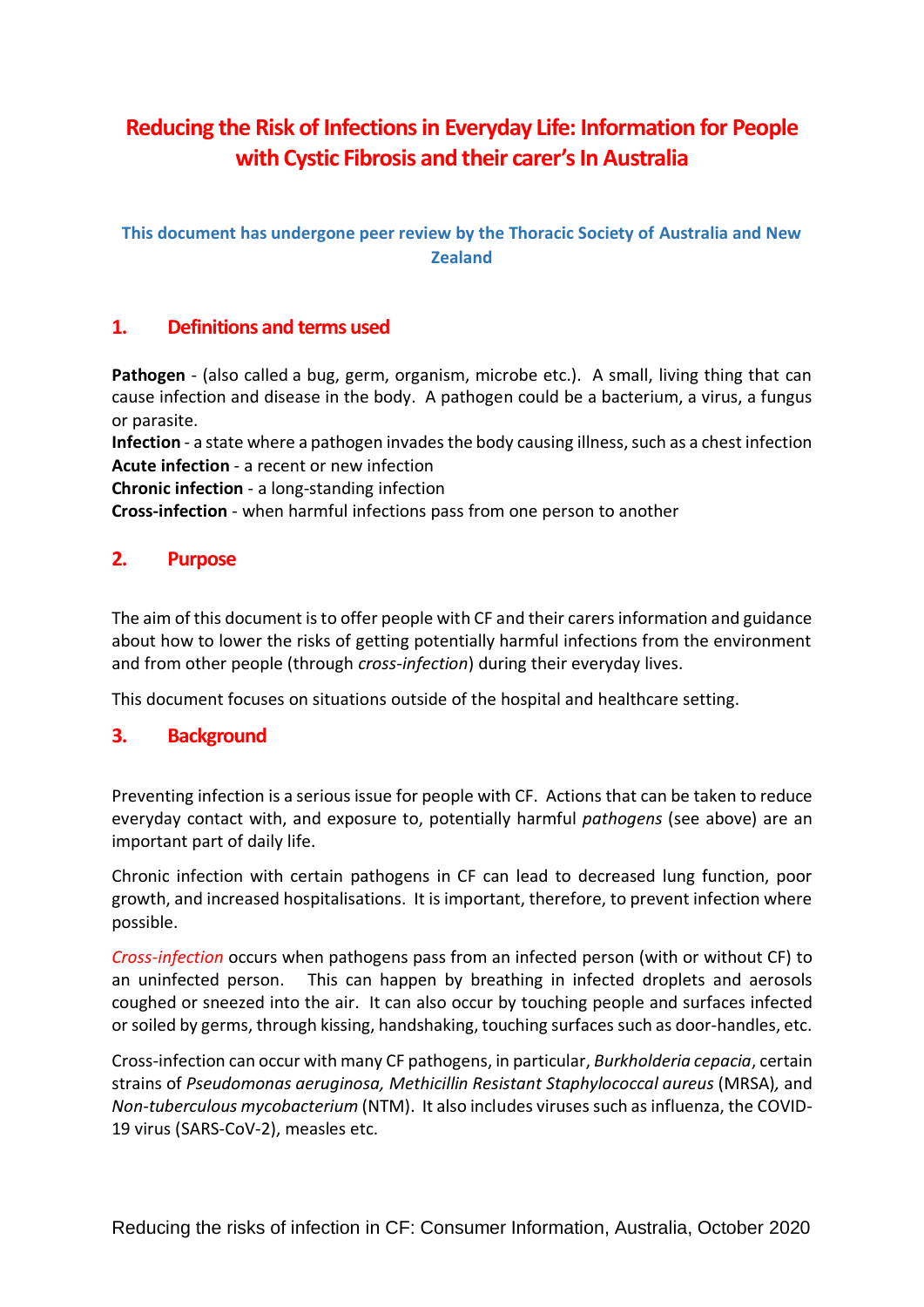In fact, the list of CF pathogens that may be spread from person to person is growing as research in this area continues.

# **4. How are pathogens spread (transmitted)?**

In the laboratory, scientists have shown that some bacteria and viruses that affect people with CF can be propelled as far as **4-metres** into the air with coughing and sneezing. Viruses and bacteria coughed into the air can also survive in tiny aerosols and larger droplets that can be breathed in, or land on surfaces where they can survive for hours or days.

Cross-infection of pathogens can occur in several ways:

- **Direct contact** involves person to person spread through physical contact (touching). This includes close contact such as kissing, or casual contact such as touching hands that are contaminated (soiled) with secretions (e.g. a handshake after covering the mouth during coughing).
- **Indirect contact** involves contact with an object or surface that has been contaminated by secretions from an infected person e.g. sharing eating utensils, respiratory equipment, toys.
- **Droplet route** involves the spread of pathogens through the air in droplets that are made when a person coughs or sneezes. These droplets are fairly heavy and travel in the air around 1-2 metres and can be breathed into the nose and lungs if people are close to each other (hence the importance of "social distancing"). The droplets can also land on surfaces and be spread by touching these surfaces (as above).
- **Airborne route** also involves the spread of germs through the air following a cough or sneeze, or even heavy breathing, singing or shouting. In this situation, pathogens exist in tiny droplet particles (aerosols) that can remain in the air for a long time and travel long distances (**up to 4-metres and beyond**). This increases the chances of inhaling them and the risk of cross-infection. *Pseudomonas aeruginosa, Staphylococcus aureus* and certain viruses such as influenza (the flu), measles and the COVID-19 virus (SARS-CoV-2) can spread this way.

# **5. How to avoid pathogens and cross-infection**

The ideal situation is for all people with CF to be able to go about their daily lives without restrictions and to do so safely. While it is not possible to avoid pathogens completely, the following information and actions may help reduce the risks of exposure and infection.

# **5.1 General hygiene measures for people with CF**

# ❖ **Wash your hands**

- Wash hands thoroughly and often during the day with soap and water. Make sure you wash them for 20 seconds, including the backs of hands, between fingers and under and around fingernails (see diagram).
- Alternatively, you can use alcohol-based hand sanitiser (or both)
- Wash hands before:
	- o eating and handling food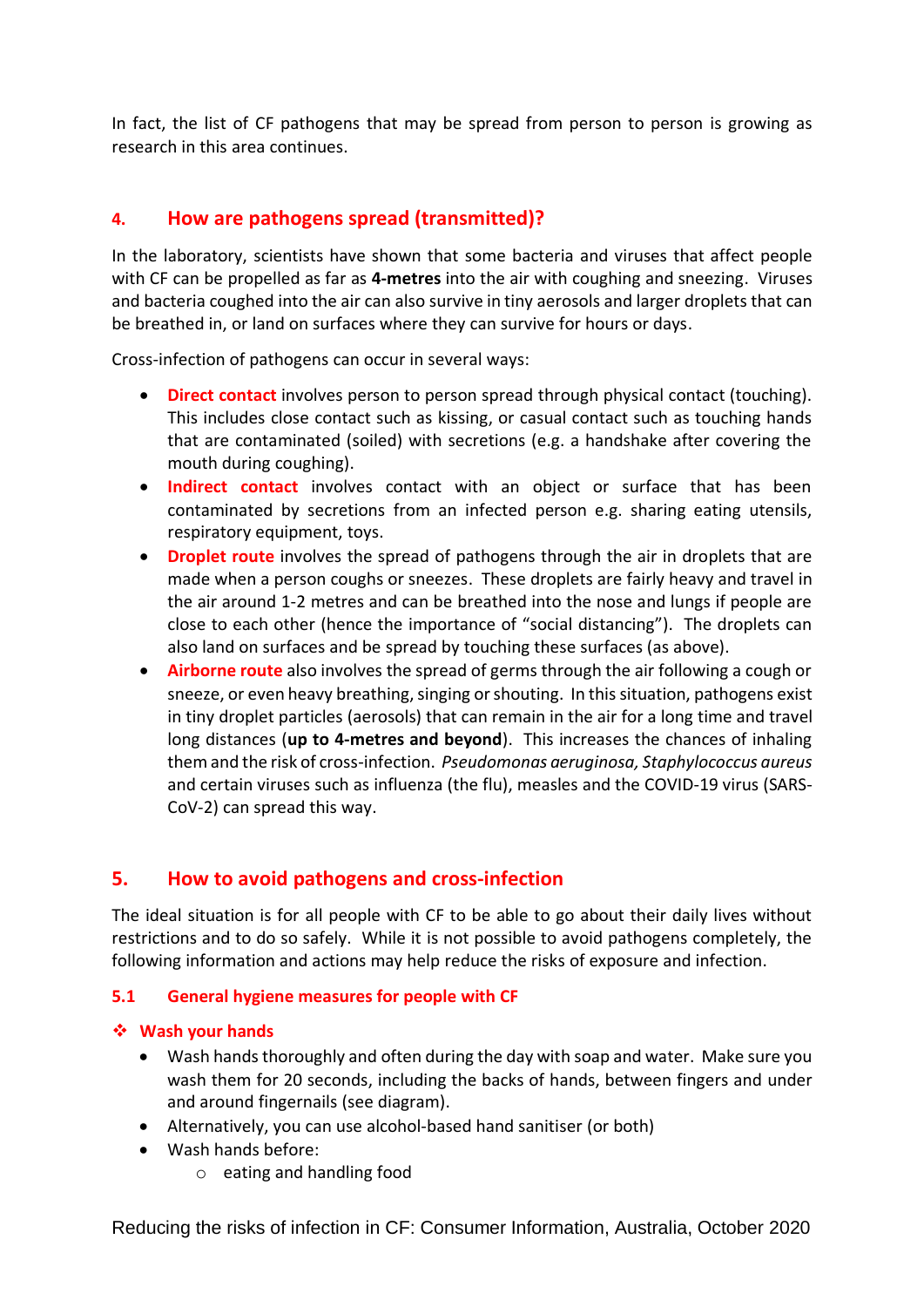- o starting CF treatments
- Wash hands after:
	- o coughing into your hands (we recommend coughing into elbow or tissue)
	- o handling sputum or tissues
	- o using the bathroom
	- o CF treatments
	- o touching shared objects such as pens, keyboards, door handles in the workplace and outside of the home
	- o handling pets and animals
- Always dry your hands thoroughly
- **Learn how to hand wash effectively. Carers should teach good handwashing skills to children and adolescents with CF. How to wash hands effectively**



#### ❖ **Cover your mouth when you cough and sneeze**

- Always cover your mouth and nose with your inner elbow or a tissue when you sneeze or cough. Coughing into your hands is not best practice, although preferable to not covering your cough/sneeze at all, and you should wash your hands afterwards
- Throw away tissues in the bin immediately after you use them and wash your hands thoroughly after coughing or sneezing.
- Do not leave sputum pots uncovered.

# ❖ **Don't share personal items**

- Do not share eating or drinking utensils, drink cans, cups or bottles.
- Do not share toothbrushes or towels.
- Do not share respiratory equipment such as nebulisers, inhalers, spacers etc.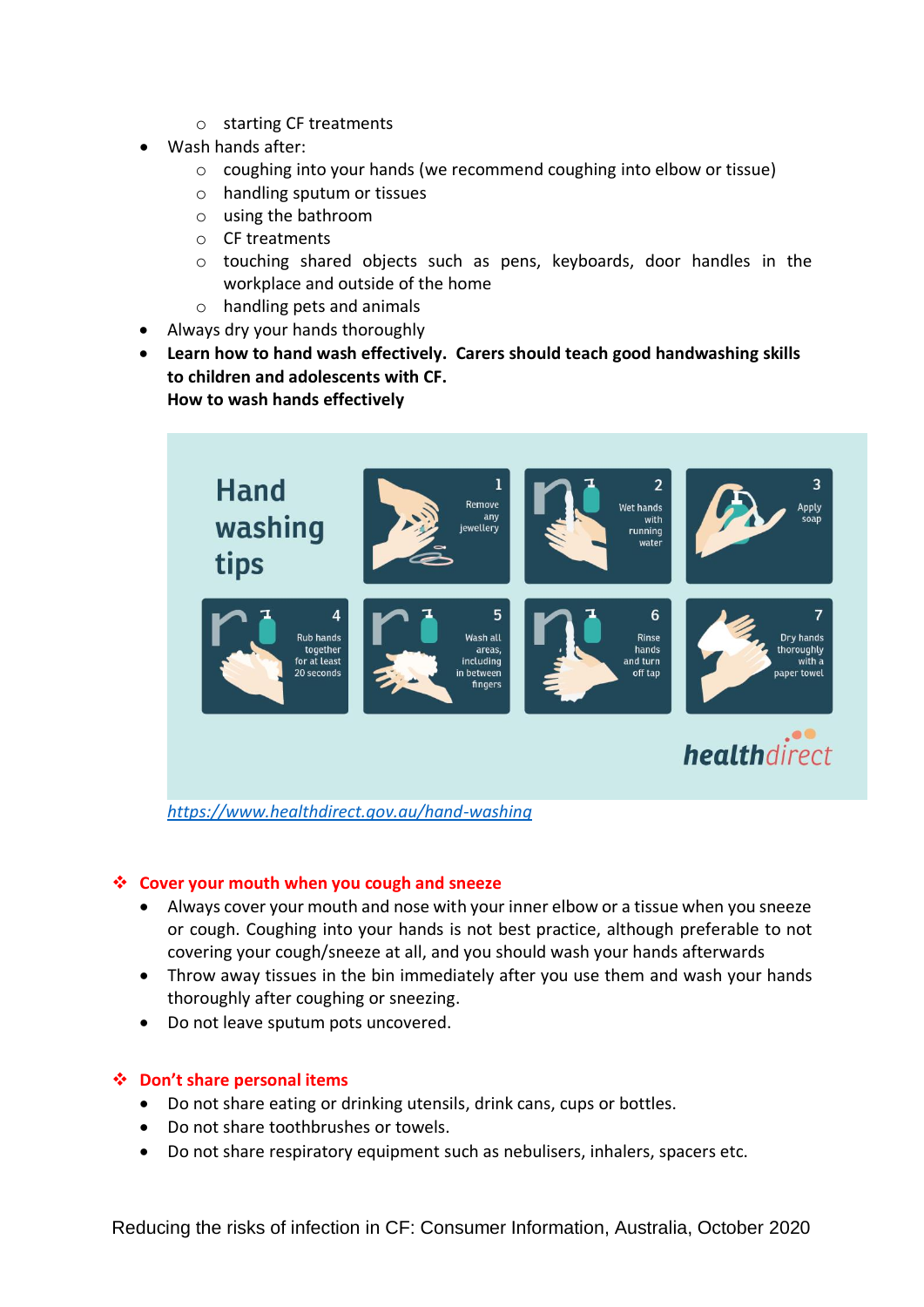• Avoid sharing computer keyboards, phones (desktop and mobile), pens etc with others. If you need to share them (for example at work or home) wipe them down with disinfectant before using them.

# ❖ **Maintain a safe distance**

Currently, we do not know what is the safest "social distance" to prevent cross-infection. A distance of 2-metres has been recommended to date by many CF experts (*reference 1 at the end of this guide*) and research is growing in this area. We now know that some CF bacteria and viruses (including influenza and the COVID-19 virus) can travel further than 2-metres as tiny aerosols (*reference 5*). Our advice at present is to **maintain** *at least* **2 metres** distance, and preferably keep **4 metres apart** if you can (*reference 5*).

- Keep *at least* 2-metres, and **preferably 4 metres**, away from other people with CF and from people without CF who have colds or flu-like symptoms.
- People with CF should not socialise together (physically). Social media may be a safer way to keep in touch with each other.
- Where possible avoid contact with friends and extended family with colds or flu-like illness.
	- o ask them to stay away until they are recovered
- If you have symptoms of a cold, flu or gastrointestinal illness ("tummy bug") do not go to school or work or attend an event.
	- o make sure you follow the general hygiene measures closely
- Avoid car journeys with other people with CF (unless you live in the same household).
- Avoid sharing rooms with other people with CF if staying the night.

# ❖ **Immunisations**

• Keep immunisations up to date including the annual influenza vaccine.

# ❖ **Home / work environment cleaning**

Currently, we do not know what environmental risks are acceptable in the home and work environment.

There are small risks of infection in CF associated with the presence of:

- Indoor plants with potting mix or soil risk for *Aspergillus*
- Aquariums / fish tanks risk for *Pseudomonas species*
- Water humidifiers and electronic (essential oil) vaporisers, especially where water reservoir is not carefully cleaned and dried daily
- Air conditioners and evaporative cooling systems, especially with older systems and those systems that are not regularly serviced and well maintained – filters and water reservoirs need regular cleaning
- Hot water services with lower temperatures are associated with risk of *nontuberculous mycobacteria* (NTM) in household plumbing – suggest set thermostat to > 55°C if possible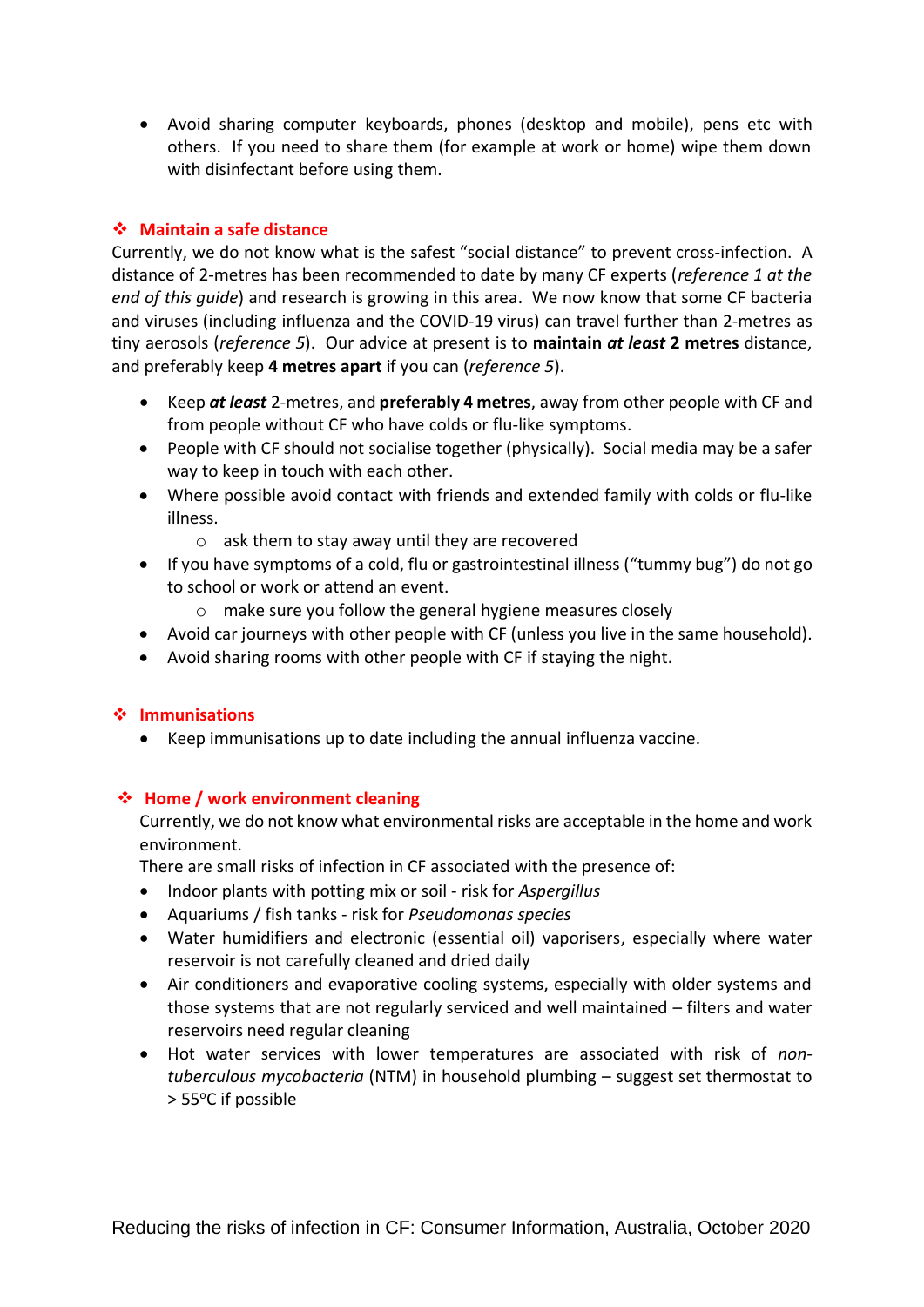# **5.2 People with CF who live in the same household**

- Follow the general hygiene measures listed above.
- Perform airway clearance and chest physiotherapy in different rooms, where possible, or at different times if not possible.
- Have separate nebulisers and other physiotherapy equipment (do not share these)
- Label, clean and store nebulisers and other equipment separately as recommended.

#### **5.3 Kindergarten, Preschools and Schools**

#### **General recommendations**

- Children with CF may go to the same school or kindergarten, but should keep as far apart as possible (see later)
- Children with CF are encouraged to take part in all usual school activities and sports / games for their physical and emotional health
	- o some out of classroom activities (gardening or environmental exposures) may carry extra risks (see later)
- Letting the school/kindergarten know about your child's CF is your choice and you do not have to. However, getting help and support from the school can have the following benefits:
	- $\circ$  it may make it easier for your child to stay safe and follow CF hygiene measures, and to encourage good hygiene in the classroom for all children
	- $\circ$  it allows your local CF clinic to work with the school to help with education and information for staff
	- $\circ$  it makes it possible for you, your CF clinic and the school to develop a healthplan for your child at school
	- o support for your child to take their medications at school

# **Specific recommendations**

- Children with CF should follow the general hygiene measures at school.
	- o young children may need help from teachers and staff
- Provide hand sanitiser (and anti-bacterial wipes) for your child to use at school.
- Children with CF who go to the same school / preschool should be placed in separate classes.
- Children with CF who go to the same school should always remain as far apart as possible, keeping *at least* 2m apart (preferably 4m), when indoors, during play time periods, school bus trips, canteen visits etc.
- Children with CF who go to the same school should have different times for:
	- o the gym and sporting facilities and activities
	- o school gatherings and assemblies
	- o bathroom and changing rooms
- All (touchable) equipment should be wiped before and in-between use with antibacterial wipes.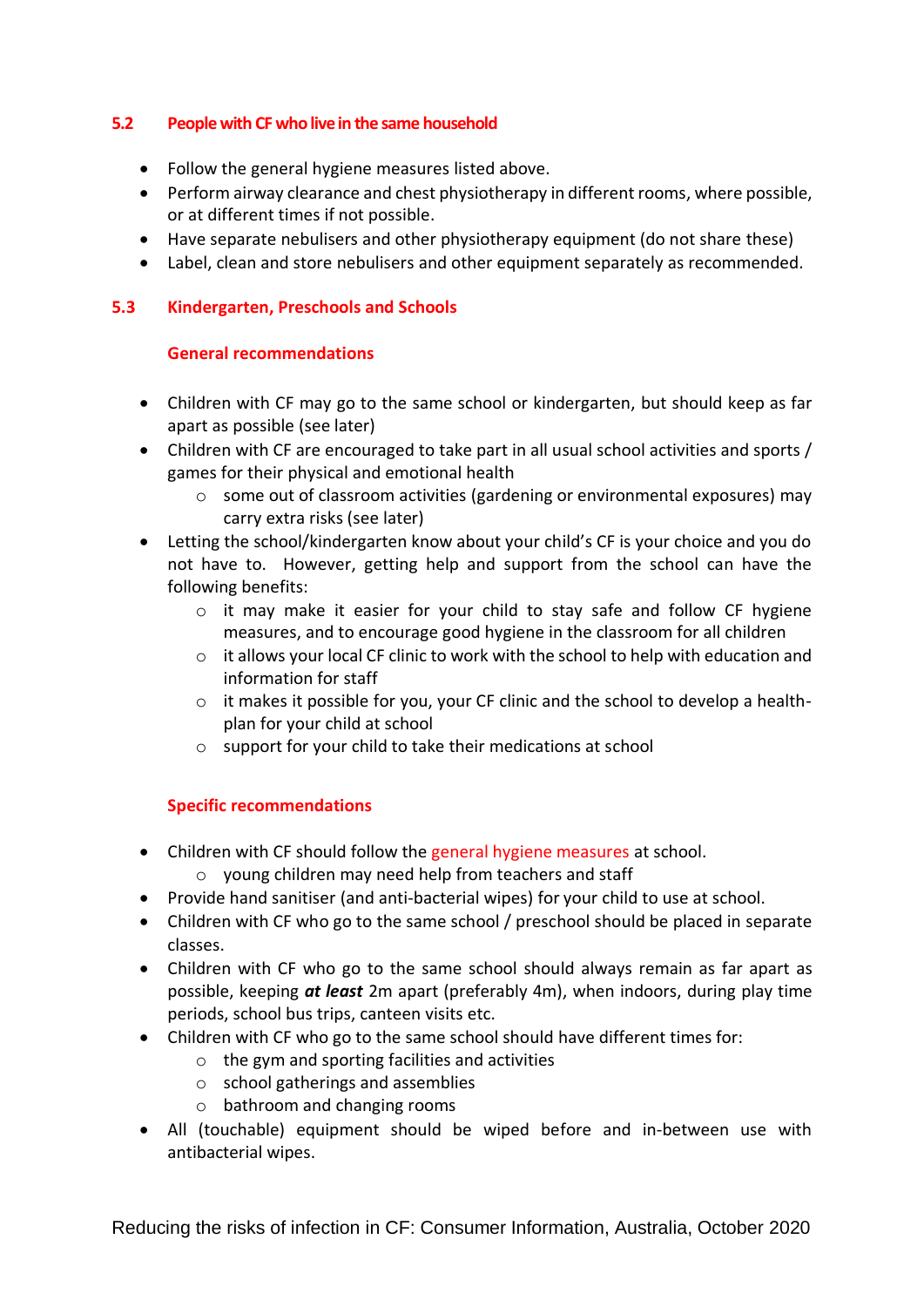# **5.4 The Workplace**

- Follow general hygiene measures carefully in the workplace.
- Discuss your work choice and the infection risks with your CF clinic, and particularly if considering:
	- o hospital or health care work (cross-infection risk see later)
	- o teaching and working with young children (colds and flu exposures)
	- o working with animals
	- o working with soil and landscaping/gardening (see later)
	- o pool and spa cleaning (see later)
- Do not go to work if you are sick
- Maintain *at least* 2-metres, preferably 4 metres, distance from co-workers with colds and flu-like symptoms.
- Consider the possibility of working from home to lower your exposure risk and discuss this with your employer.

#### **5.5 Healthcare workers with CF**

At present, there is limited information to guide and support healthcare workers with CF (HCWcf) around how to protect themselves and their patients from infection during training and employment. Before you consider a career as a healthcare worker, it is worthwhile talking with your clinic team about the risks and benefits.

A guide for healthcare workers with CF and their employers has been published (reference 4).

If you are training or working as a healthcare professional and have CF, the following recommendations have been developed to guide you and your manager/employer:

#### **Summary of recommendations**

- Make sure you undergo thorough training in infection control and prevention, with regular updates and competency assessments.
	- $\circ$  always follow the local infection control and prevention guidelines carefully
	- o wear a face mask and eye protection during high risk tasks such as patient physiotherapy, nebulised therapies, suction through endotracheal tubes
- **You should not provide care for others with CF.**
- All HCWcf should be allocated a supervisor with knowledge and understanding of CF and the infection prevention/control issues and requirements.
- An individual work plan should be developed between you, your work supervisor, and your CF clinic that outlines:
	- o your own personal exposure risks
	- o risks to patient health
	- o training requirements
	- $\circ$  suitable roles and task allocations that are safe for you and patients
	- o flexible approaches to work that allow for illness and CF treatments
- Inform your supervisor, infection control unit and your team of your current, and any future changes, to your infection status.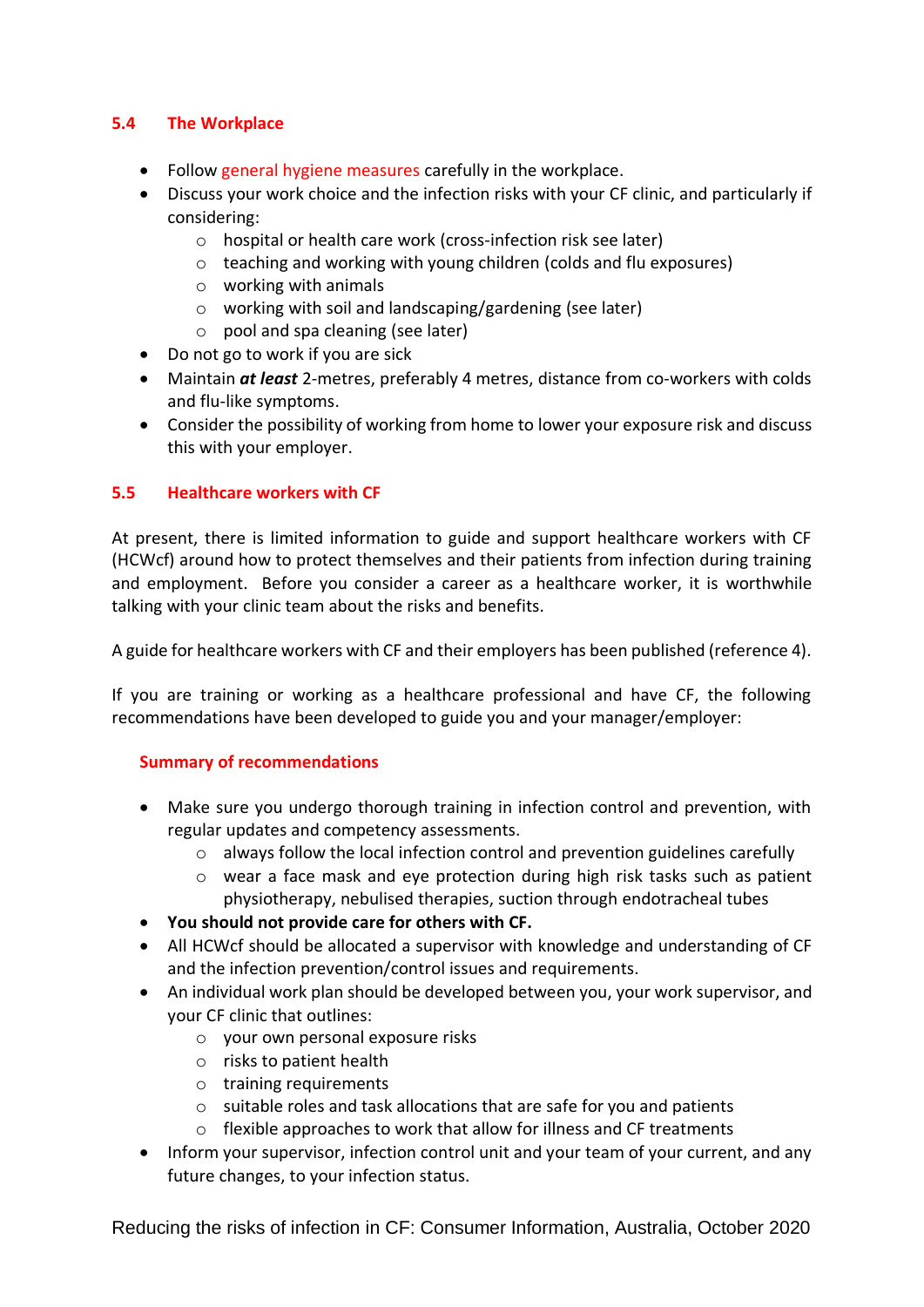- *Make sure you make the time for your CF treatment and care. Your own health must come first.*
- Make sure you attend regular CF clinic reviews and sputum testing.
- Ensure you are up to date with immunisations including chicken pox (varicella), influenza, whooping cough (pertussis), measles, mumps, rubella, pneumococcal (Pneumovax) and others before starting work (this is the same for workers without CF).
- Stay home from work if you have a cold or respiratory exacerbation/ infection until you are recovered and discuss returning to work with your clinic and supervisor, so you are cleared to do so.
- Perform airway clearance and physiotherapy away from patients and the ward, preferably outside the health care facility if possible.

# **5.6 Working and interacting with animals**

Pets and animals bring joy and comfort to many people and have positive health benefits. Working with animals as a veterinarian / animal handler or farmer may increase risks of contact with germs that spread between animals and people, called "zoonotic infections" (such as Cat Scratch Fever, intestinal parasites and worms, Ross River Fever).

There is currently *no evidence* that people with CF are at increased risk of getting infections from animals or pets ("zoonotic infections") compared to people without CF. There are no reports of transmission of CF pathogens, such as *Pseudomonas*, from animals or pets to people with CF to date.

People with CF are, however, at increased risk of infection from CF pathogens that exist *in the environment* where animals are housed or kept (such as coops, stalls and stables). For example, mouldy hay in horse stables may contain *Aspergillus* which can cause infection in people with CF. *Pseudomonas* has been detected in fish tanks and aquariums (*see reference 7*).

The following is a list of recommendations that may reduce the risks of exposure to infections from pets and animals and from their enclosures

- Wash your hands after handling or being around animals or their waste, manure, food or supplies (including fish tanks, food bowls, toys, bedding).
- Avoid cleaning animal enclosures, stalls, pens, coops, aviaries and fish tanks
- Avoid handling manure from animals
- Avoid kissing pets and letting them lick your face.
- Wash scratches immediately with soap and water and seek medical attention for severe scratches or bites.
- Take sick pets and animals to the Vet and get them treated.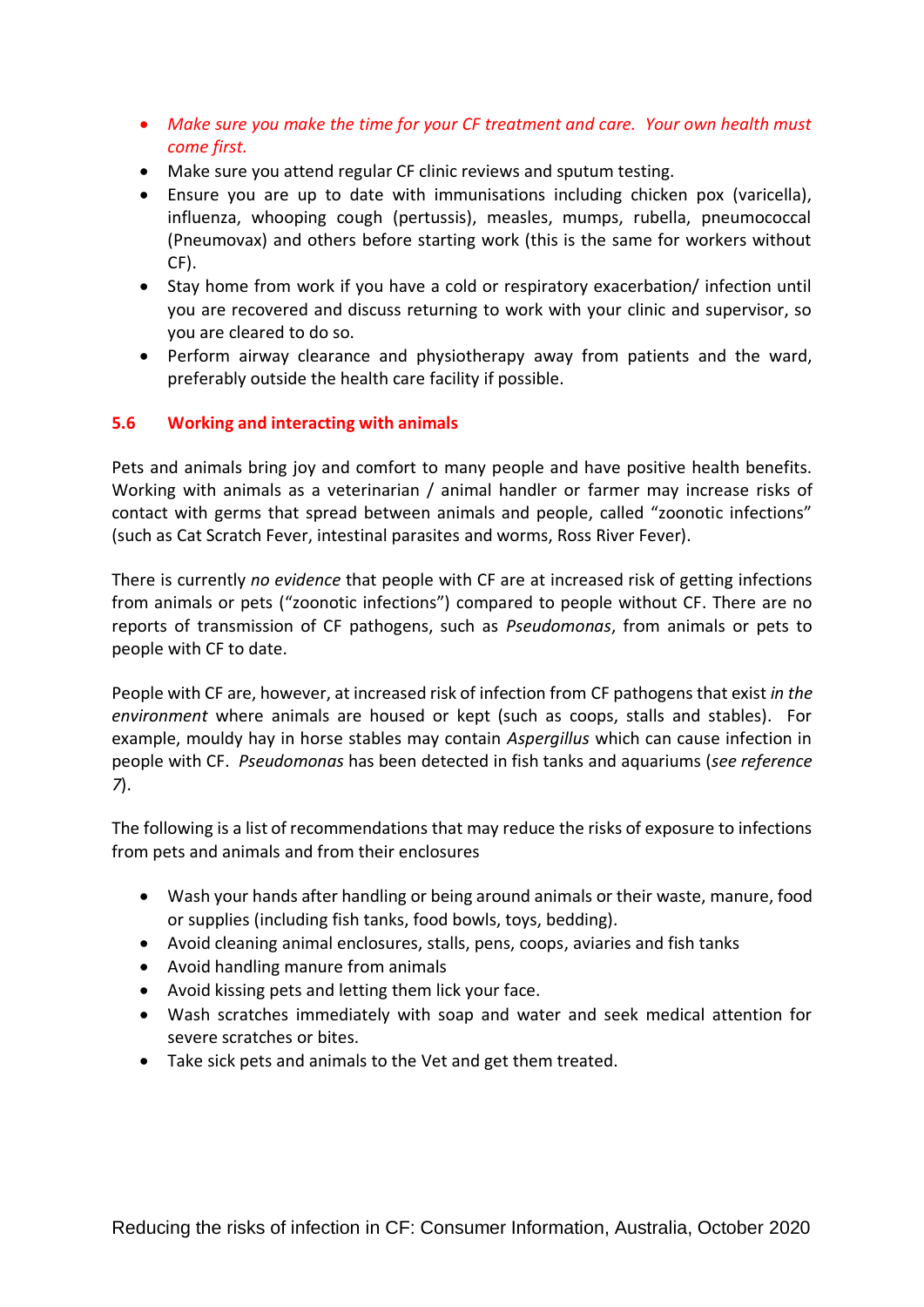# **5.7 Working and interacting with the garden / landscape**

Some pathogens found in the garden and in the soil can cause infections in people with CF. Working in the garden (paid or unpaid) can be beneficial to physical and mental health, but dusts from farming, construction and earth moving can increase the risk of contact with pathogens such as *Pseudomonas* aeruginosa, *non-tuberculous mycobacteria*, *Burkholderia*, *Legionella, Aspergillus and other fungi*.

Repeated and prolonged contact with soils, organic matter (potting mix, compost and mulch) may increase your risk of exposure to these pathogens. The following may help reduce exposure and risk of infection:

- In general, it is best to avoid handling potting mix and organic matter. Avoid animal manure as this is an important source of *Pseudomonas aeruginosa (see reference 7)*
- If you do handle these materials or are doing earth moving works that produce dust, wear gloves and a facemask.
- Make sure you wash your hands before, during and after gardening or landscaping activities.
- Use a spade to pierce/puncture bags of organic matter or soil rather than your hand, and wet the potting mix before pouring it out of the bag.
- Try not to touch your face and wash hands before eating or drinking after handling soil and organic matter.

#### **5.8 Sports and Recreation**

The benefits of exercise and sport cannot be overstated in CF. Exercise helps with airway clearance of mucous, improves physical fitness and strength, and improves emotional wellbeing and quality of life. In childhood, exercise helps lung growth and development and introduces the value of teamwork and social skills. Later in life, many people with CF consider a career in sport or fitness training.

- Taking part in sport and recreation with *non-CF* team members is encouraged.
- Good hygiene around sports participation and sports equipment is encouraged.
	- o wipe down sports equipment before and after use
	- o practise handwashing and cough etiquette
	- o avoid sharing water bottles and cups
	- o cover skin abrasions and cuts with dressings to reduce skin infections
- People with CF should avoid being in the same sports team or fitness class.

#### **Swimming pools and spas**

- Swim only at well-maintained, chlorinated swimming pools.
- Home paddling pools should be emptied, cleaned and dried after use.
- Inflatable toys should be dried after use.
- Avoid squirting bath toys (*reference 7*). Water pistols should be cleaned and dried after each use
- Avoid swimming, bathing or playing in stagnant water such as ponds.

Reducing the risks of infection in CF: Consumer Information, Australia, October 2020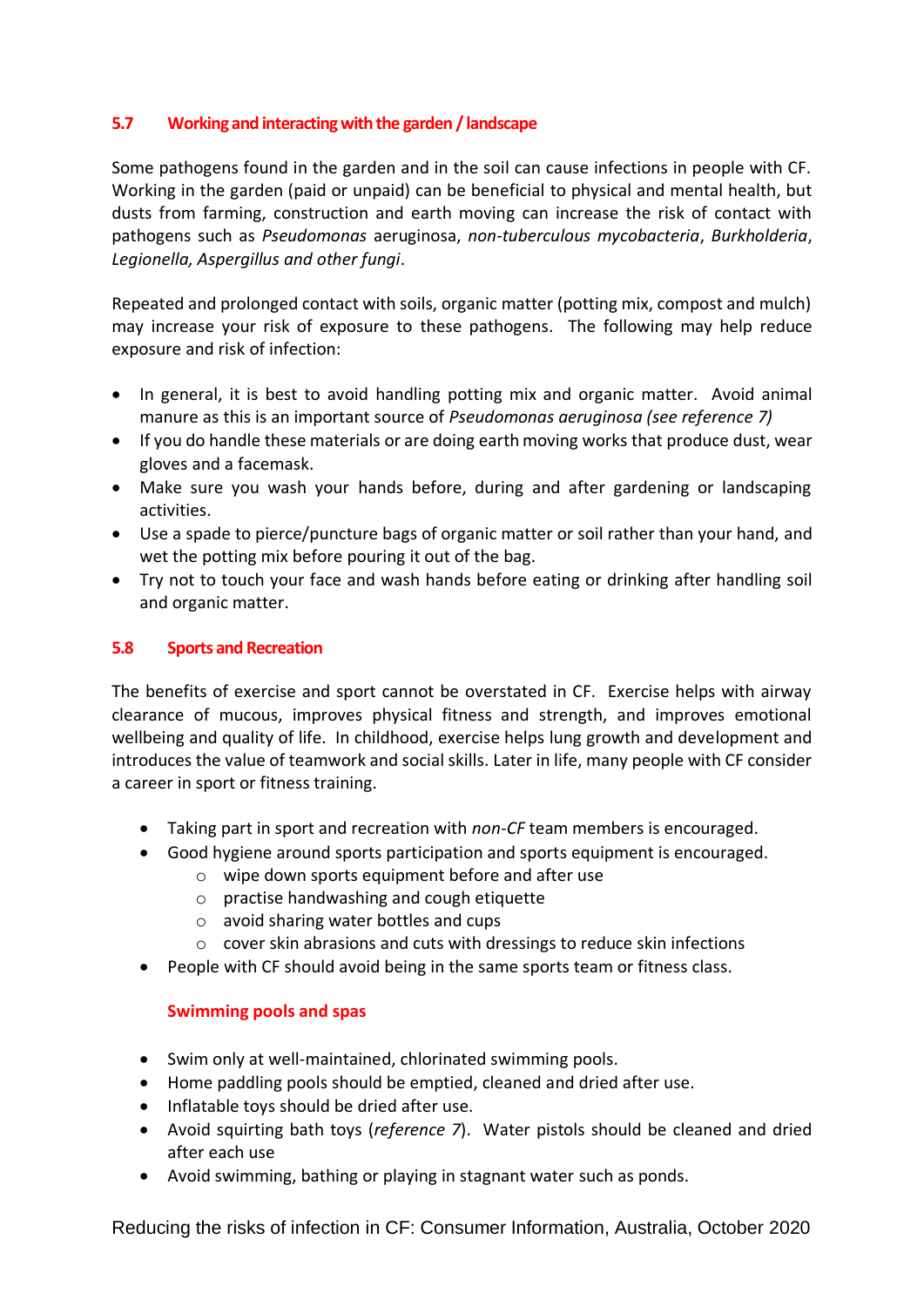- Avoid swimming/bathing in hot spas, hydrotherapy pools, steam rooms, Jacuzzis or whirlpools because of the risk of *Pseudomonas,* fungal and *non-tuberculous mycobacteria* (*NTM*) infection.
- If working in the pool industry, make sure that you reduce your exposure to pool chemicals such as strong chlorine and acid as much as possible.

### **5.9 Events organised by Cystic Fibrosis Organisations**

It is not possible to put an exact number to the risk of infection at events organised by CF organisations. People without CF can carry and spread bacteria or viruses that cause colds and chest infections in the community. Infection with these community pathogens can lead to chest infections and hospitalisation in people with CF.

Providing a sputum culture result before attending an event hosted by any of the CF organisations is not a reliable way to know whether a person is infected with a pathogen that could spread to others or not. There is no reliable way to completely prevent cross infection and the safest approach for people with CF is not to attend CF related events.

To reduce the risk of cross infection, the following recommendations are suggested: **Outdoor events** 

- People with CF should not take part in "CF camps" or retreats involving more than one person with CF. Cross infection in these situations is difficult to avoid and person-toperson spread of pathogens has occurred in the past in these settings.
- If more than one person with CF attends an event, they should stay apart from each other by *at least* 2 metres and ideally 4-metres or further.
- Follow good hand hygiene and cough etiquette. Put used tissues in a covered container/bin.
- Avoid close contact with people (e.g. shaking hands, kissing) and do not share personal items such as drinking and eating utensils, cosmetics, soap bar.
- Avoid congregating in common areas (e.g. meal areas, elevators, restrooms), and avoid taking part in common activities (e.g. face painting, meals at pubs or restaurants).
- Avoid traveling in the same vehicle (bus, car) as another person with CF, unless you live in the same household.
- Whether you have CF or not, it is important that you do not attend an event if you are unwell with respiratory or gastrointestinal illness (including colds and flu).

#### **Indoor events**

The risk of person-to-person transmission is higher in enclosed spaces (e.g. cars, small rooms, elevators) and the safest approach is for persons with CF to not attend the event.

- Only **one person** with CF should be present at an indoor event organised by any CF organisation including regional volunteer branches, groups and committees.
- CF organisations will not support or promote indoor events where it is known that more than one person with CF is invited e.g. Christmas parties.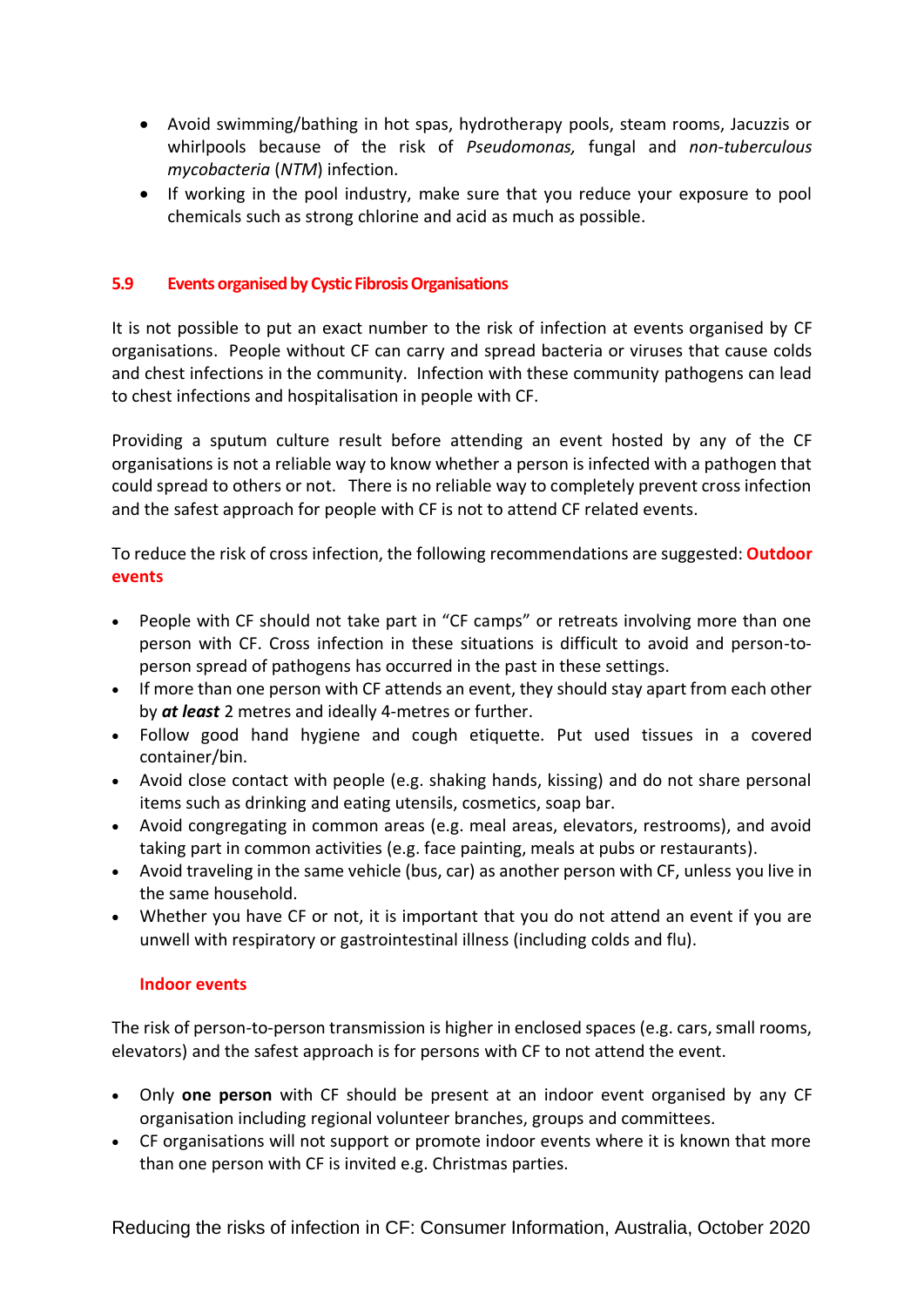• Likewise, CF organisations will not support or endorse the use of holiday homes/accommodations offered to people with CF because of the risk of infection.

#### **Future CF conferences and events**

Because of the difficulties around cross infection, CF organisations in Australia are actively developing alternatives to physical attendance at events and conferences for people with CF and their carer's. Social media, telephone support, webinars, online conferences, use of websites and Facebook are being used with the aim of including the CF community as widely and as safely as possible.

Dr Tonia Douglas, Dr Siobhain Mulrennan and Dr Peter Middleton

On behalf of the CF Centre Directors, Australia